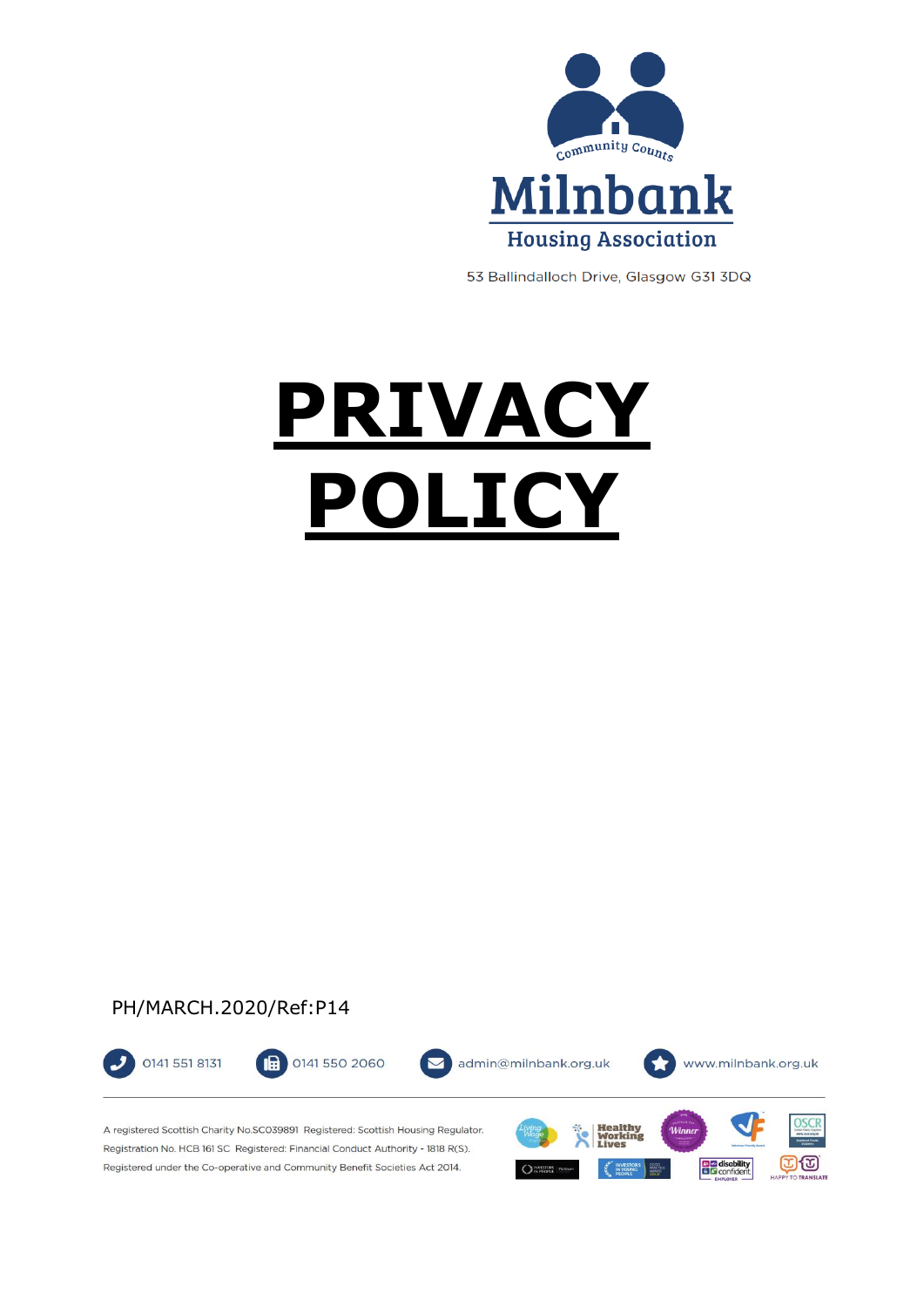## 1. **INTRODUCTION**

Milnbank Housing Association (MHA) is committed to ensuring the secure and safe management of data held by the Association in relation to customers, staff and other individuals. MHA's staff members have a responsibility to ensure compliance with the terms of this policy, and to manage individuals' data in accordance with the procedures outlined in this policy and accompanying documentation.

MHA needs to gather and use certain information about individuals. These can include customers (tenants, factored owners etc.), employees and other individuals that the Association has a relationship with. MHA manages a significant amount of data, from a variety of sources. This data contains Personal Data and Sensitive Personal Data (known as Special Categories of Personal Data under the GDPR).

This Policy sets out MHA's duties in processing that data, and the purpose of this Policy is to set out the procedures for the management of such data.

## 2. **LEGISLATION**

It is a legal requirement that MHA must collect, handle and store personal information in accordance with the relevant legislation, which is:

- (a) the General Data Protection Regulation (EU) 2016/679 ("the GDPR");
- (b) the Privacy and Electronic Communications (EC Directive) Regulations 2003 (as may be amended by the proposed Regulation on Privacy and Electronic Communications); and
- (c) The Data Protection Act 2018 (the 2018 Act)
- (d) any legislation that, in respect of the UK, replaces, or enacts into UK domestic law, the General Data Protection Regulation (EU) 2016/679, the proposed Regulation on Privacy and Electronic Communications or any other law relating to data protection, the processing of personal data and privacy as a consequence of the UK leaving the European Union.

## 3. **DATA**

- 3.1 MHA holds a variety of Data relating to individuals, including customers and employees (also referred to as Data Subjects) Data which can identify Data Subjects is known as Personal Data. The Personal Data held and processed by MHA is detailed within the Fair Processing Notice, the Data Protection Addendum and, for employees, the Terms of and Conditions of Employment.
	- 3.1.1 "Personal Data" is that from which a living individual can be identified either by that data alone, or in conjunction with other data held by MHA.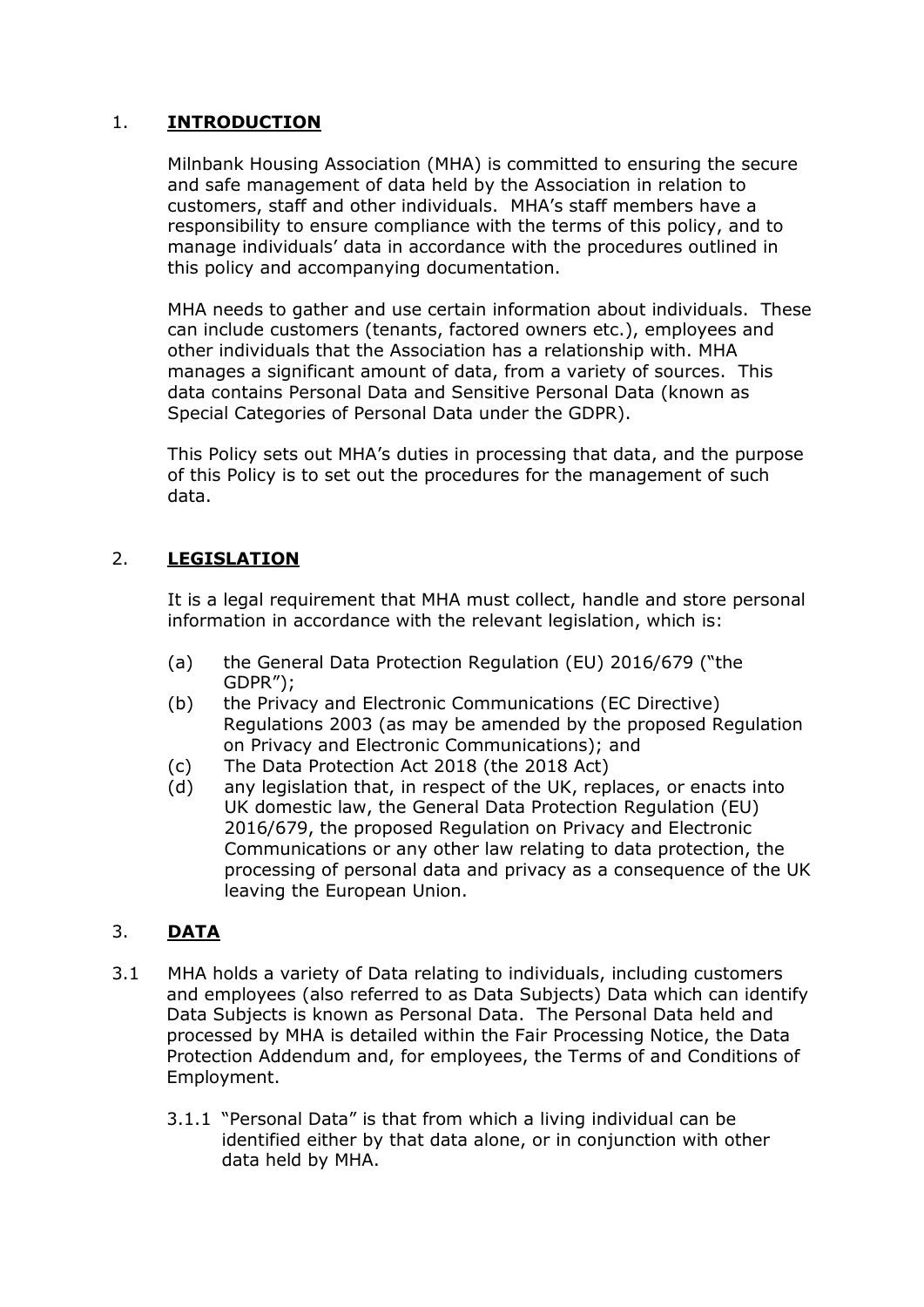3.1.2 MHA also holds Personal Data that is sensitive in nature (i.e. relates to or reveals a data subject's racial or ethnic origin, religious beliefs, political opinions, relates to health or sexual orientation). This is "Special Category Personal Data" or "Sensitive Personal Data".

## 4. **PROCESSING OF PERSONAL DATA**

- 4.1 MHA is permitted to process Personal Data on behalf of data subjects provided it is doing so on one of the following grounds:
	- Processing with the consent of the data subject (see clause 3);
	- Processing is necessary for the performance of a contract between MHA and the data subject or for entering into a contract with the data subject;
	- Processing is necessary for MHA's compliance with a legal obligation;
	- Processing is necessary to protect the vital interests of the data subject or another person; or
	- Processing is necessary for the performance of a task carried out in the public interest or in the exercise of MHA's official authority;

#### 4.2 **Fair Processing Notice**

MHA has produced a Fair Processing Notice (FPN) which it is required to provide to all customers whose Personal data is held by the Association. That FPN is provided to the customer from the outset of processing their Personal Data and they will be advised of the terms of the FPN when it is provided to them.

The FPN sets out the Personal Data processed by MHA and the basis for that Processing. This document is provided to all of MHA's customers at the outset of processing their data.

#### 4.3 **Employees**

Employee Personal data and, where applicable, Special Category Personal Data or Sensitive Personal Data, is held and processed by MHA. Details of the data held and processing of that data is contained within the Employee Fair Processing Notice which is provided to prospective Employees at application stage. A copy of any employee's Personal Data held by MHA is available upon request by that employee from the Association's Data Protection Officer.

#### 4.4 **Consent**

Consent as a ground of processing will require to be used from time to time by MHA when processing Personal Data. It should be used by the Association where no other alternative ground for processing is available. In the event that MHA requires to obtain consent to process a data subject's Personal Data, it shall obtain that consent in writing. The consent provided by the Data Subject must be freely given and the Data Subject will be required to sign a relevant consent form if willing to consent. Any consent to be obtained by MHA must be for a specific and defined purpose (i.e. general consent cannot be sought). Where consent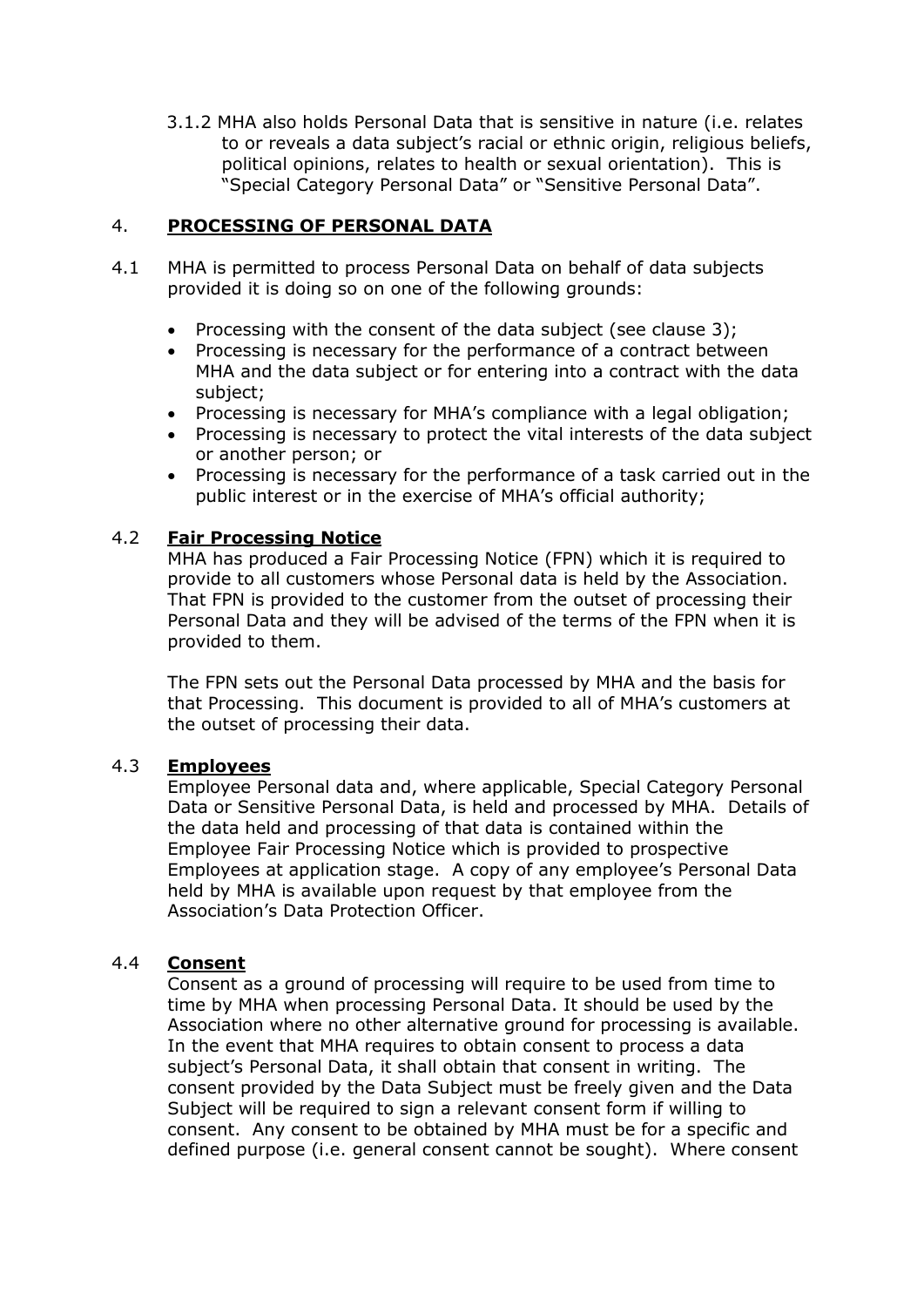is being relied on, Data Subjects are free to withhold their consent or withdraw it at any future time.

#### 4.5 **Processing of Special Category Personal Data or Sensitive Personal Data**

In the event that MHA processes Special Category Personal Data or Sensitive Personal Data, the Association must rely on an additional ground for processing in accordance with one of the special category grounds. These include, but are not restricted to, the following:

- The data subject has given explicit consent to the processing of this data for a specified purpose;
- Processing is necessary for carrying out obligations or exercising rights related to employment, social security or social protection law;
- Processing is necessary for health or social care;
- Processing is necessary to protect the vital interest of the data subject or, if the data subject is incapable of giving consent, the vital interests of another person;
- Processing is necessary for the establishment, exercise or defence of legal claims, or whenever court are acting in their judicial capacity; and
- Processing is necessary for reasons of substantial public interest under law.

All the grounds for processing sensitive personal data are set out in Article 9 (2) of the GDPR and expanded on in the Data Protection Act 2018.

## 5. **DATA SHARING**

MHA shares its Data with various third parties for numerous reasons in order that its day to day activities are carried out in accordance with the Association's relevant policies and procedures. In order that MHA can monitor compliance by these third parties with Data Protection laws, the Association may require the third party organisations to enter in to an Agreement with MHA governing the processing of data, security measures to be implemented and responsibility for breaches. This will only apply in situations where the third party is a joint controller.

## 5.1 **Data Sharing**

- a. Personal Data is from time to time shared amongst MHA and third parties who require to process the same Personal Data as the Association. Whilst the Association and third parties may jointly determine the purposes and means of processing both MHA and the third party will be processing that data in their individual capacities as data controllers.
- b. Where MHA shares in the processing of personal data with a third party organisation (e.g. for processing of the employees' pension), it shall require the third party organisation to enter in to a Data Sharing Agreement with the Association.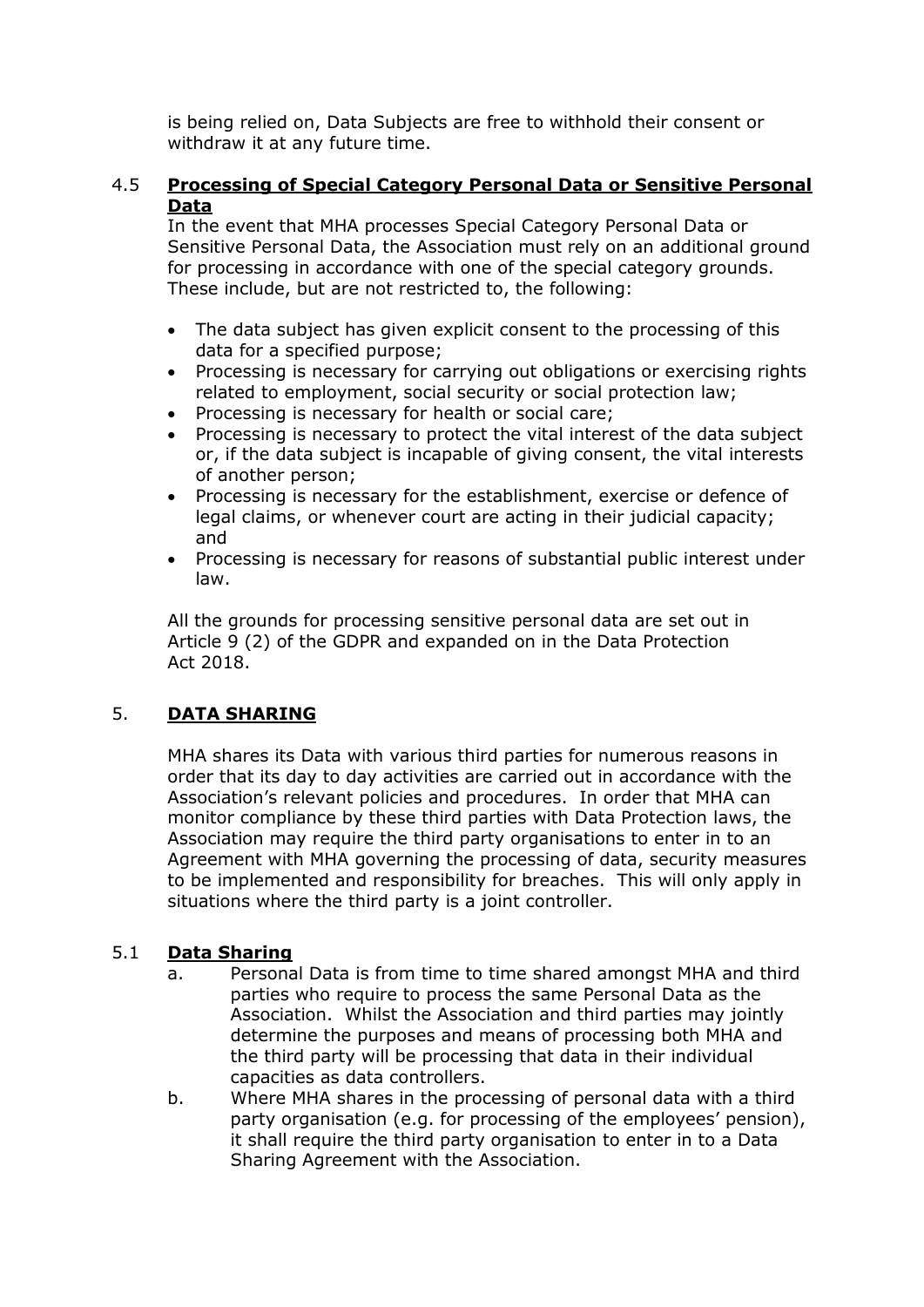## 5.2 **Data Processors**

A Data Processor is a third party entity that processes Personal Data on behalf of MHA, and are frequently engaged if certain areas of the Association's work is outsourced (e.g. maintenance and repair works).

- a. A data processor must comply with Data Protection laws. MHA's data processors must ensure they have appropriate technical security measures in place, maintain records of processing activities and notify MHA if a data breach is suffered.
- b. If a data processor wishes to sub-contact their processing, prior written consent of MHA must be obtained. Upon a sub-contracting of processing, the data processor will be liable in full for the data protection breaches of their sub-contractors.
- c. Where MHA contracts with a third party to process personal data held by the Association, it shall require the third party to enter in to a Data Protection Addendum with MHA.

## 6. **DATA STORAGE and SECURITY**

All Personal Data held by MHA must be stored securely, whether electronically or in hard copy format.

#### 6.1 **Paper Storage**

If Personal Data is stored on paper it should be kept in a secure place where unauthorised personnel cannot access it. Employees should ensure that no Personal Data is left in a place where unauthorised personnel can access it. When the Personal Data is no longer required it must be disposed of by the employee so as to ensure its secure destruction. If the Personal Data requires to be retained on a physical file then the employee should ensure that it is affixed to the file which is then stored in accordance with MHA's storage provisions.

#### 6.2 **Electronic Storage**

Personal Data stored electronically must also be protected from unauthorised use and access. Personal Data should be password protected when being sent internally or externally to MHA's data processors or those with whom MHA has entered in to a Data Sharing Agreement. If Personal data is stored on removable media (CD, DVD, USB memory stick) then that removable media must be encrypted and stored securely at all times when not being used. Personal Data should not be saved directly to mobile devices and should be stored on designated drivers and servers.

#### 7. **BREACHES**

A data breach can occur at any point when handling Personal Data and MHA has reporting duties in the event of a data breach or potential breach occurring. Breaches which pose a risk to the rights and freedoms of the data subjects who are subject of the breach require to be reported externally in accordance with Clause 7.2.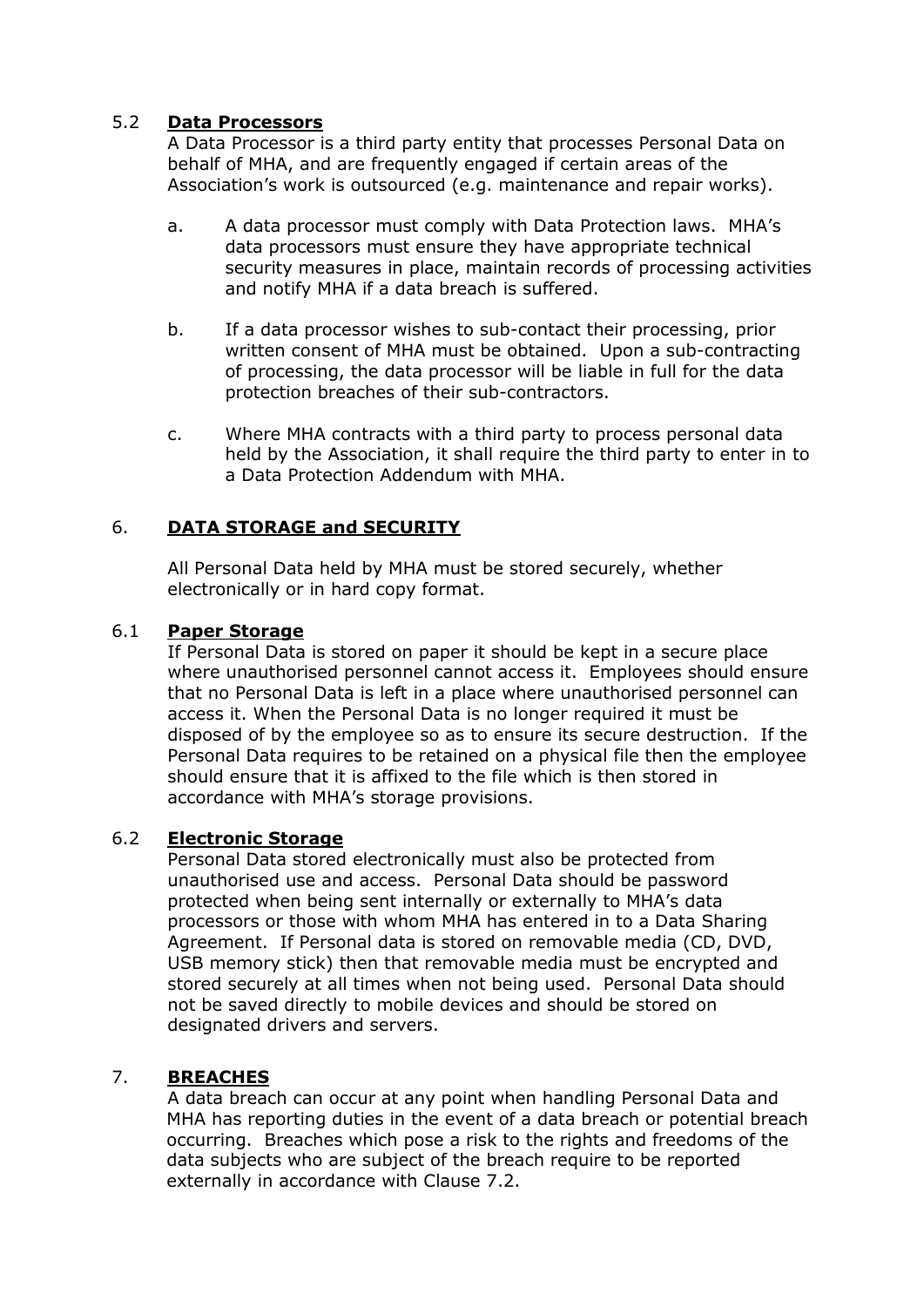## 7.1 **Internal Reporting**

MHA takes the security of data very seriously and in the unlikely event of a breach will take the following steps:

- As soon as it becomes known the breach or potential breach has occurred, and in any event no later than six (6) hours after it has occurred, the Association's DPO must be notified in writing of (i) the breach; (ii) how it occurred; and (iii) what the likely impact of that breach is on any data subject(s);
- MHA must seek to contain the breach by whichever means available;
- The DPO must consider whether the breach is one which requires to be reported to the ICO and to the Data Subjects affected and, if appropriate, will do so in accordance with this clause 7;
- Notify third parties in accordance with the terms of any applicable Data Sharing Agreements

## 7.2 **Reporting to the ICO**

The DPO will require to report any breaches which pose a risk to the rights and freedoms of the Data Subjects who are subject of the breach to the Information Commissioner's Office ("ICO") within 72 hours of the breach occurring. The DPO must also consider whether it is appropriate to notify those Data Subjects affected by the breach.

## 8. **DATA PROTECTION OFFICER ("DPO")**

A Data Protection Officer has an over-arching responsibility and oversight over compliance by MHA with Data Protection laws. The Association has appointed a Data Protection Officer (DPO). The Association's DPO's details are noted on MHA's website and contained within the Fair Processing Notice.

The DPO will be responsible for:

- monitoring MHA's compliance with Data Protection laws and this Policy;
- co-operating with and serving as MHA's contact for discussions with the ICO
- reporting breaches or suspected breaches to the ICO and data subjects in accordance with Part 7 hereof.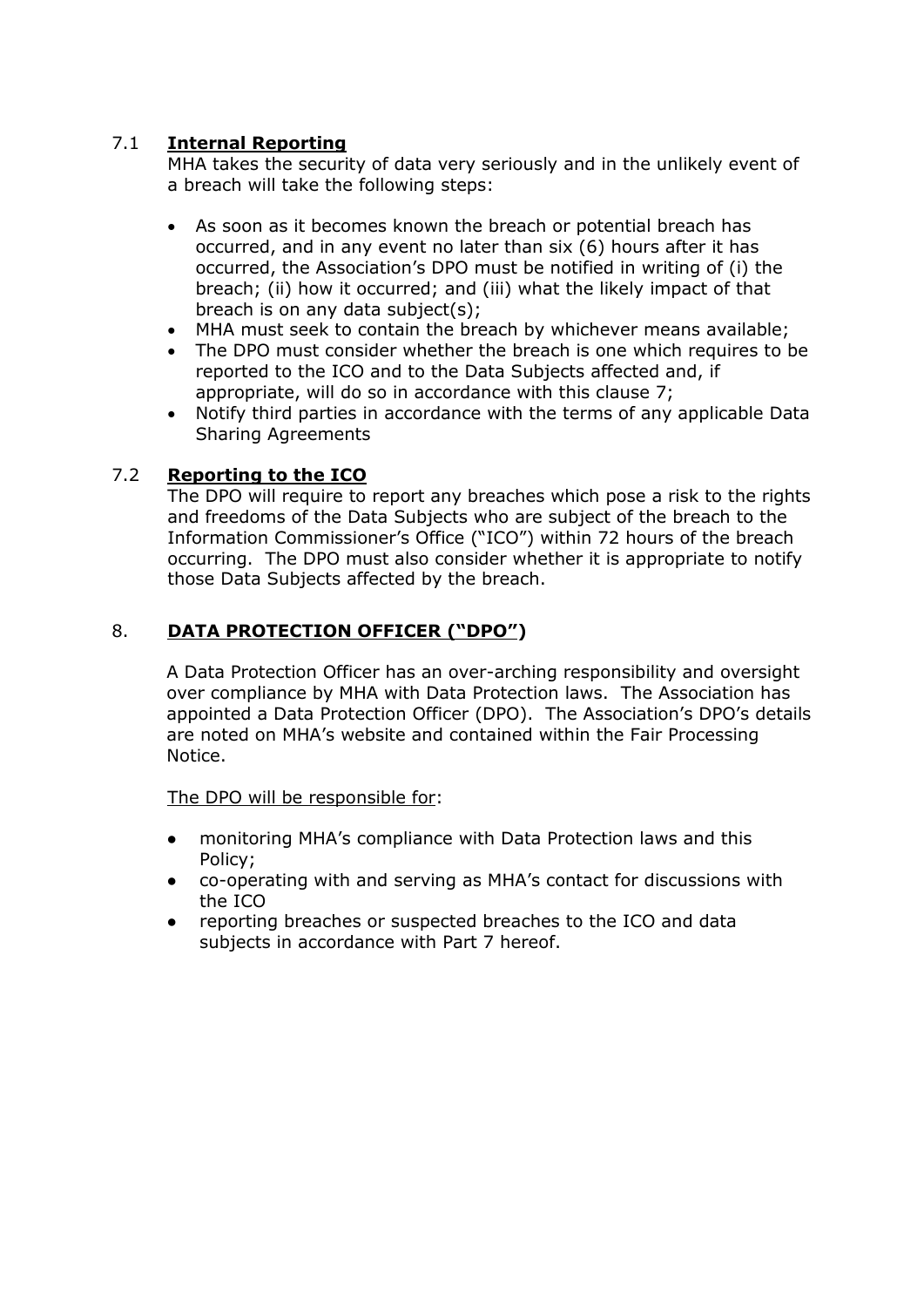## 9. **DATA SUBJECT RIGHTS**

- 9.1 Certain rights are provided to Data Subjects under the GDPR. Data Subjects are entitled to view the personal data held about them by MHA, whether in written or electronic form.
- 9.2 Data Subjects have a right to request a restriction of processing their data, a right to request erasure of their Personal Data and a right to object to MHA's processing of their data. These rights are notified to MHA's tenants and other customers in the Association's Fair Processing Notice. Such rights are subject to qualification and are not absolute.

#### 9.3 **Subject Access Requests**

Data Subjects are permitted to view their Personal Data held by MHA upon making a request to do so (a Subject Access Request). Upon receipt of a request by a Data Subject, MHA must respond to the Subject Access Request within one month from the day after the date of receipt of the request. The Association:

- must provide the Data Subject with an electronic or hard copy of the Personal Data requested, unless any exemption to the provision of that data applies in law.
- where the Personal Data comprises data relating to other data subjects, must take reasonable steps to obtain consent from those Data Subjects to the disclosure of that personal data to the Data Subject who has made the Subject Access Request, or
- where MHA does not hold the Personal Data sought by the Data Subject, must confirm that it does not hold any or that Personal Data sought to the Data Subject as soon as practicably possible, and in any event, not later than one month from the day after the date on which the request was made.

#### 9.4 **The Right to Erasure**

A Data Subject can exercise their right to erasure (otherwise known as the right to be forgotten) by submitting a request to MHA seeking that the Association erase the Data Subject's Personal Data in its entirety.

Each request received by MHA will require to be considered on its own merits and legal advice will require to be obtained in relation to such requests from time to time. The DPO has the responsibility for accepting or refusing the Data Subject's request in accordance with clause 9.3 and will respond in writing to the request.

Requests for Erasure will be considered and responded to by the Association by one month from the day after the date we receive the request.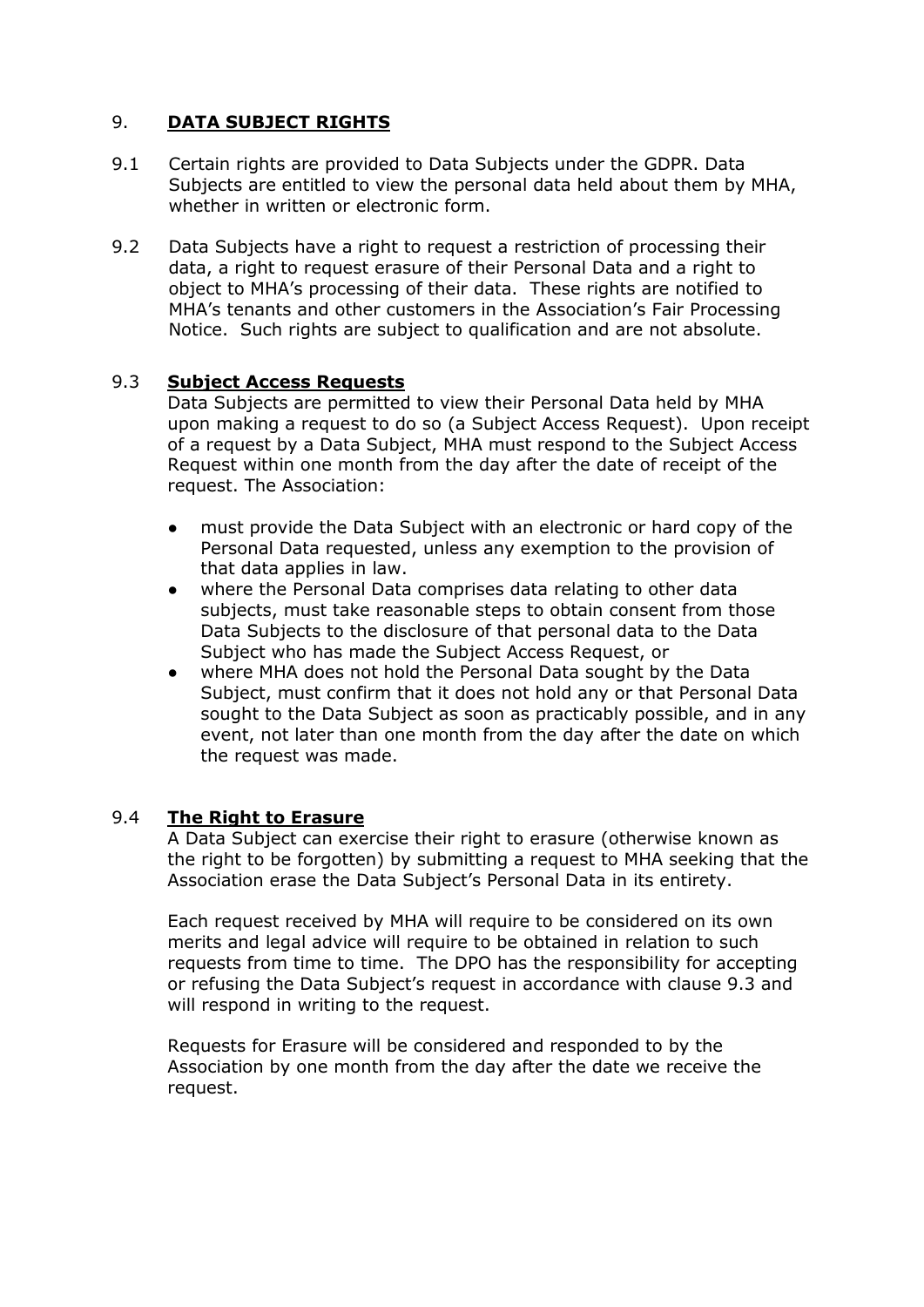## 9.5 **The Right to Restrict or Object to Processing**

A data subject may request that MHA restrict its processing of the data subject's Personal Data, or object to the processing of that data. In the event that any direct marketing is undertaken from time to time by MHA, a data subject has an absolute right to object to processing of this nature by the Association, and if MHA receives a written request to cease processing for this purpose, then it must do so immediately.

Each request received by MHA will be considered on its own merits and legal advice will be obtained in relation to such requests from time to time. The DPO has the responsibility for accepting or refusing the data subject's request and will respond in writing to the request.

#### 9.6 **The Right to Rectification**

A Data Subject may request the Association to have inaccurate Personal Data rectified. If appropriate, a Data Subject may also request the Association to have incomplete Personal Data completed.

Each request received by the Association will require to be considered on its own merits and legal advice will require to be obtained in relation to such requests from time to time. The DPO will have responsibility for accepting or refusing the Data Subject's request in accordance with clause 9.6 and will respond in writing to the request.

#### 10. **PRIVACY IMPACT ASSESSMENTS ("PIAs")**

These are a means of assisting MHA in identifying and reducing the risks that our operations have on personal privacy of Data Subjects. The Association shall:

- Carry out a PIA before undertaking a project or processing activity which poses a "high risk" to an individual's privacy. High risk can include, but is not limited to, activities using information relating to health or race, or the implementation of a new IT system for storing and accessing Personal Data.
- In carrying out a PIA, include a description of the processing activity, its purpose, an assessment of the need for the processing, a summary of the risks identified and the measures that it will take to reduce those risks, and details of any security measures that require to be taken to protect the Personal Data.
- MHA will consult the ICO in the event that a PIA identifies a high level of risk which cannot be reduced or mitigated. The DPO will be responsible for such reporting, and where a high level of risk is identified by those carrying out the PIA they require to notify the DPO within five (5) working days.